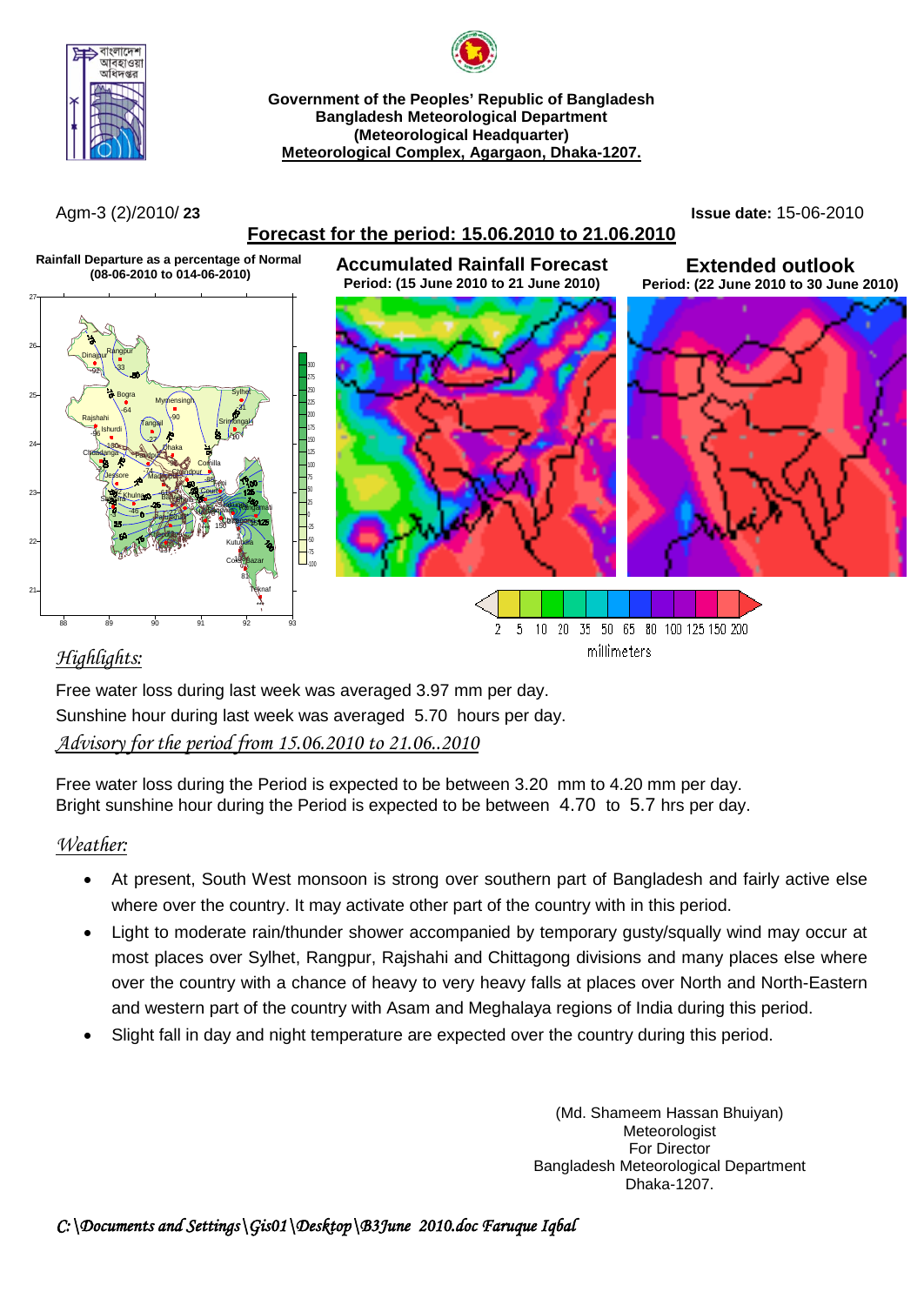#### **Bengali Version**

#### Forecast for the period: 15.06.2010 to 21.06.2010



## cůvb ewkó mgnt-

MZ mßvtn ev®úxfetbi "wbK Mo 3.97 wgtwgt wQj | MZ mButn mhfKiY Kutji ‰ubK Mo 5.70 N>Uv uQj |

# ceffimt- 15-06-2010 Lt t\_tK 21-06-2010 Lt ch\$+

G mgtq ev®úxfetbi ^wbK Mo gvb wgtwgt t\_tK wgtwgt \_vKtZ cvti | G mgtg mhfKiYKutj i ` wbK Mo gub WbUt \_tK WbUt \_vKtZ cuti |

### **Avenvl gvt-**

- G mßytn wn‡j∪, iscj, XvKv I PÆMyg wefyMmn h‡kvi/Kwógy, ivRkynx, UysMvBj, cyeby, Kwgj¥, †bygyLyjx I eMpy A‡ji wKQzwKQz ttb Ges ‡tki Ab î `@GK ttb N>Uvq 40-60 wKtwgt ev Avil AwaK tetM `qKv A\_ev Stov nvlqwnn ewó / eR<sup>a</sup>ewó n‡Z cv‡i| †mB mv‡\_ ‡`‡ki `@̃GK <sup>-</sup>wbmn Awmvg/tgNvj‡qi cvnvox A‡j fvix n‡Z AwZ fvix el !Yi m¤¢ebvitqt0|
- G mßutni w`tbi I iutZi Zucgvlv mugub ew tctZ cuti |

(tgvt kvgxg nvmvb fBqv) Avenyl qwe  $CW$  Pvj  $Ki$   $CI\P$ evsj v‡`k Avenvl qv Awa`ßi, XvKv-1207|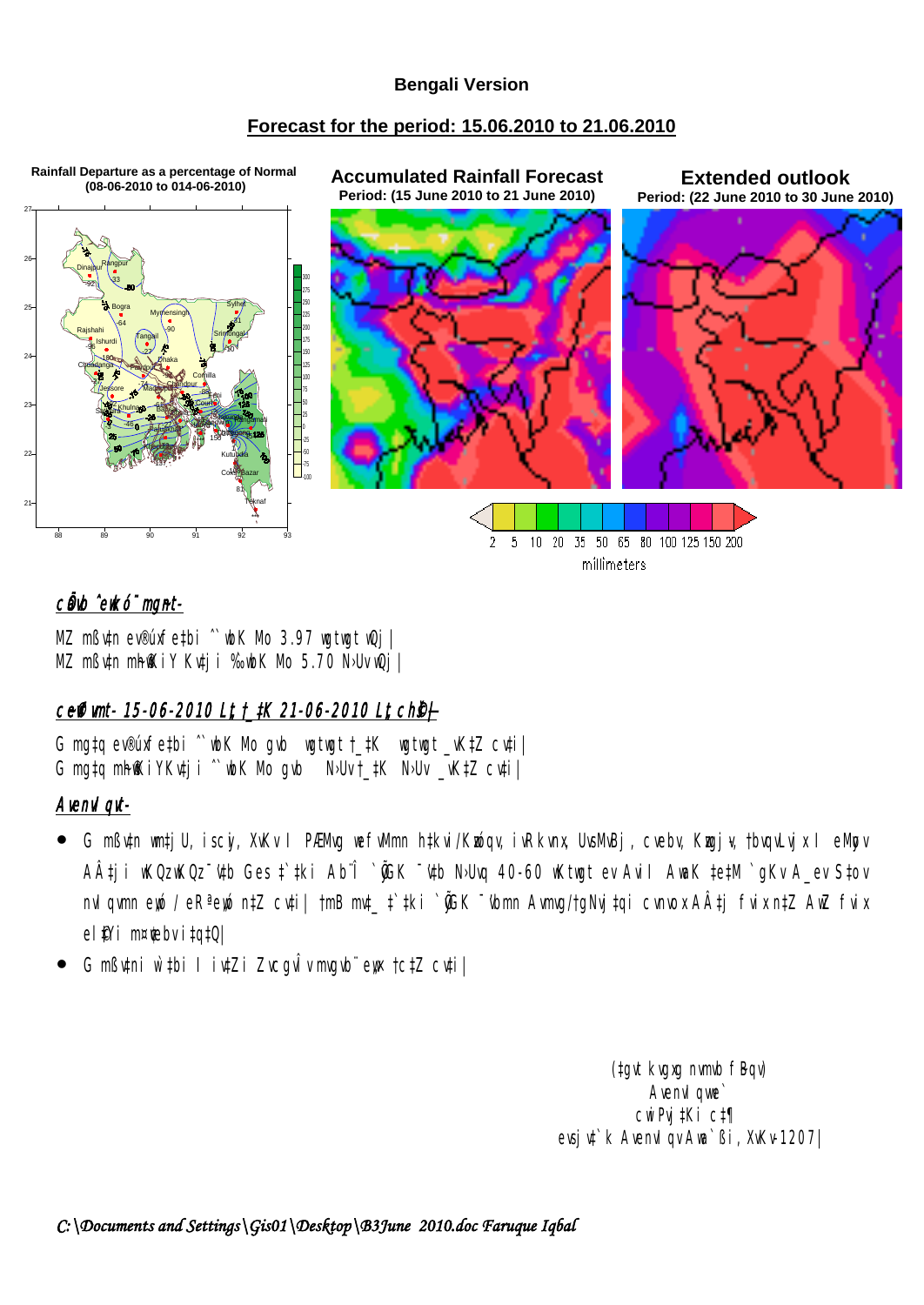#### *Short Weather Description, Period: 08.06.2010 to 14.06.2010*

Light to very heavy rainfall was recorded over the country except Ishurdi in Rajshahi Division during the period.

Maximum rainfall 382 mm was recorded at Sitakunda in Chittagong Division, which was 271% above normal

Minimum rainfall 2 mm was recorded at Rajshahi in Rajshahi Division, which was 96% below normal.

Highest maximum temperature was recorded in Dhaka Division 30.5-36.2<sup>0</sup>C, Chittagong Division 26.2-35.5<sup>0</sup>C, Sylhet Division 27.4-34.9 $^0$ C<sup>,</sup> Rajshahi Division 28.8-37.7 $^0$ C, Khulna Division 30.0-37.5 $^0$ C and Barisal Division 29.3-35.4 $^0$ C'

Extreme maximum temperature was recorded at Tangail in Dhaka Division 36.2<sup>0</sup>C, at M. court in Chittagong Division 35.5<sup>0</sup>C, at Srimongal in Sylhet Division 34.9<sup>0</sup>C, at Rajshahi in Rajshahi Division 37.7<sup>0</sup>C, at Khulna in Khulna Division 37.5<sup>0</sup>C and at Patuakhali in Barisal Division 35.4 $\mathrm{^0C}$ 

Lowest minimum temperature was recorded in Dhaka Division 22.3-29.7<sup>0</sup>C, Chittagong Division 24.1-29.0<sup>0</sup>C' Sylhet Division 22.0-26.1 $^0$ C $^{\circ}$  Rajshahi Division 22.6-28.8  $^0$ C, Khulna Division 24.8-29.5 $^0$ C and Barisal Division 25.0-29.3 $^0$ C $^{\circ}$ 

Extreme minimum temperature was recorded at Mymensingh in Dhaka Division 22.3<sup>0</sup>C, at Sitakunda in Chittagong Division 24.1<sup>0</sup>C, at Sylhet in Sylhet Division 22.0<sup>o</sup>C, at Rangpur in Rajshahi Division 22.6<sup>o</sup>C, at Chuadanga in Khulna Division 24.8<sup>o</sup>C and at Khepupara in Barisal Division 25.0 $\mathrm{^0C}$ .

| Name of the      | Name of the     | Total           | Normal      | Deviation      | Total          | Average         | Average         | Average         | Average   | Average         | Average   |
|------------------|-----------------|-----------------|-------------|----------------|----------------|-----------------|-----------------|-----------------|-----------|-----------------|-----------|
| <b>Divisions</b> | <b>Stations</b> | Rainfall in     | Rainfall in | in %           | Rainy          | Max             | Min             | Max. temp       | Normal    | Min. temp       | Normal    |
|                  |                 | (mm)            | (mm)        |                | days           | Humidity        | Humidity        | in °C           | Max. temp | in ° C          | Min. temp |
|                  |                 |                 |             |                |                | in %            | in %            |                 | in °C     |                 | in °C     |
| Dhaka            | Dhaka           | 3               | 99          | $-97$          | 3              | 88              | 57              | 34.5            | 32.6      | 27.8            | 26.2      |
|                  | Mymensingh      | 10              | 103         | $-90$          | 3              | 85              | 73              | 32.9            | 31.5      | 25.9            | 25.5      |
|                  | Faridpur        | 22              | 85          | $-74$          | $\overline{c}$ | 97              | 52              | 34.2            | 32.6      | 27.0            | 25.8      |
|                  | Madaripur       | 40              | 102         | $-61$          | $\mathbf{3}$   | 95              | 70              | 34.1            | 33.0      | 27              | 25.7      |
|                  | Tangail         | 60              | 82          | $-27$          | 4              | 94              | 62              | 34.9            | 32.5      | 26.1            | 25.6      |
| Chittagong       | Chittagong      | 171             | 169         |                | 3              | $***$           | $\star\star$    | 31.9            | 32.0      | 26.5            | 25.5      |
|                  | Sitakunda       | 382             | 103         | 271            | 4              | $***$           | $\star\star$    | $***$           | 31.5      | $^{\star\star}$ | 25.5      |
|                  | Rangamati       | 287             | 113         | 154            | 4              | 98              | 58              | 32.8            | 31.7      | 25.5            | 24.8      |
|                  | Cox'sBazar      | 343             | 190         | 81             | $6 \,$         | 97              | 71              | 32.4            | 31.3      | 26.1            | 25.2      |
|                  | Teknaf          | $^{\star\star}$ | 183         | $***$          |                | $***$           | $\star\star$    | $***$           | 30.7      | $***$           | 25.4      |
|                  | Hatiya          | $^{\star\star}$ | 142         | ***            |                | $***$           | $***$           | $***$           | 30.8      | $^{\star\star}$ | 25.7      |
|                  | Sandwip         | 375             | 150         | 150            | 6              | 96              | 79              | 31.7            | 30.8      | 26.2            | 25.4      |
|                  | Kutubdia        | 260             | 125         | 108            | 5              | 97              | 67              | 32.0            | 31.1      | 26.4            | 25.6      |
|                  | Feni            | 135             | 132         | $\overline{2}$ | 3 <sup>1</sup> | 100             | 68              | 31.9            | 31.2      | 26.9            | 25.4      |
|                  | M.Court         | 217             | 150         | 45             | 5              | 100             | 63              | 32.7            | 31.2      | 27.4            | 25.8      |
|                  | Chandpur        | $^{\star\star}$ | 96          | $***$          |                | $***$           | $\star\star$    | $^{\star\star}$ | 32.3      | $**$            | 25.9      |
|                  | Comilla         | 17              | 114         | $-85$          | 3              | 94              | 72              | 33.0            | 31.9      | 27.2            | 25.4      |
| Sylhet           | Sylhet          | 141             | 205         | $-31$          | $\overline{7}$ | 97              | 74              | 31.1            | 31.4      | 24.0            | 24.6      |
|                  | Srimongal       | 113             | 125         | $-10$          | $6 \,$         | 97              | 60              | 32.5            | 31.9      | 25.2            | 24.7      |
| Rajshahi         | Rajshahi        | $\overline{c}$  | 52          | $-96$          | $\overline{2}$ | 97              | 48              | 36.7            | 33.9      | 26.6            | 25.8      |
|                  | Bogra           | 29              | 81          | $-64$          | $\overline{2}$ | $***$           | $***$           | $^{\star\star}$ | 32.9      | $***$           | 25.6      |
|                  | Rangpur         | 65              | 97          | $-33$          | 3 <sup>1</sup> | 96              | 68              | 32.9            | 32.0      | 24.6            | 25.2      |
|                  | Dinajpur        | 6               | 75          | $-92$          | $\overline{c}$ | 95              | 53              | 34.0            | 32.6      | 25.4            | 25.0      |
|                  | Ishurdi         | 0               | 64          | $-100$         | $\overline{0}$ | 96              | 53              | 35.9            | 33.5      | 26.4            | 25.4      |
| Khulna           | Khulna          | 46              | 85          | $-46$          | $\mathbf{3}$   | 98              | 39              | 34.9            | 33.4      | 27.1            | 26.0      |
|                  | Jessore         | 5 <sup>1</sup>  | 66          | $-92$          | $\overline{2}$ | $^{\star\star}$ | $^{\star\star}$ | 35.5            | 33.9      | 26.7            | 26.0      |
|                  | Chuadanga       | 27              | 37          | $-27$          | $\overline{2}$ | 96              | 62              | 35.3            | 34.4      | 26.1            | 26.3      |
|                  | Satkhira        | 71              | 73          | $-3$           | 5 <sup>1</sup> | 98              | 58              | 34.4            | 33.9      | 27.1            | 26.2      |
| <b>Barisal</b>   | <b>Barisal</b>  | 79              | 108         | $-27$          | 5 <sup>1</sup> | 97              | 70              | 33.1            | 32.1      | 27.2            | 25.7      |
|                  | <b>Bhola</b>    | $^{\star\star}$ | 88          | $***$          |                | $^{\star\star}$ | $***$           | $^{\star\star}$ | 31.9      | $***$           | 26.0      |
|                  | Patuakhali      | 194             | 112         | 73             | 5 <sub>l</sub> | 99              | 76              | 33.6            | 31.9      | 27.2            | 26.3      |
|                  | Khepupara       | 242             | 102         | 137            | $\overline{3}$ | $^{\star\star}$ | $^{\star\star}$ | $***$           | 31.7      | $^{\star\star}$ | 26.2      |

#### *Rainfall analysis and average temperature:* -

*C:\Documents and Settings\Gis01\Desktop\B3June 2010.doc Faruque Iqbal*